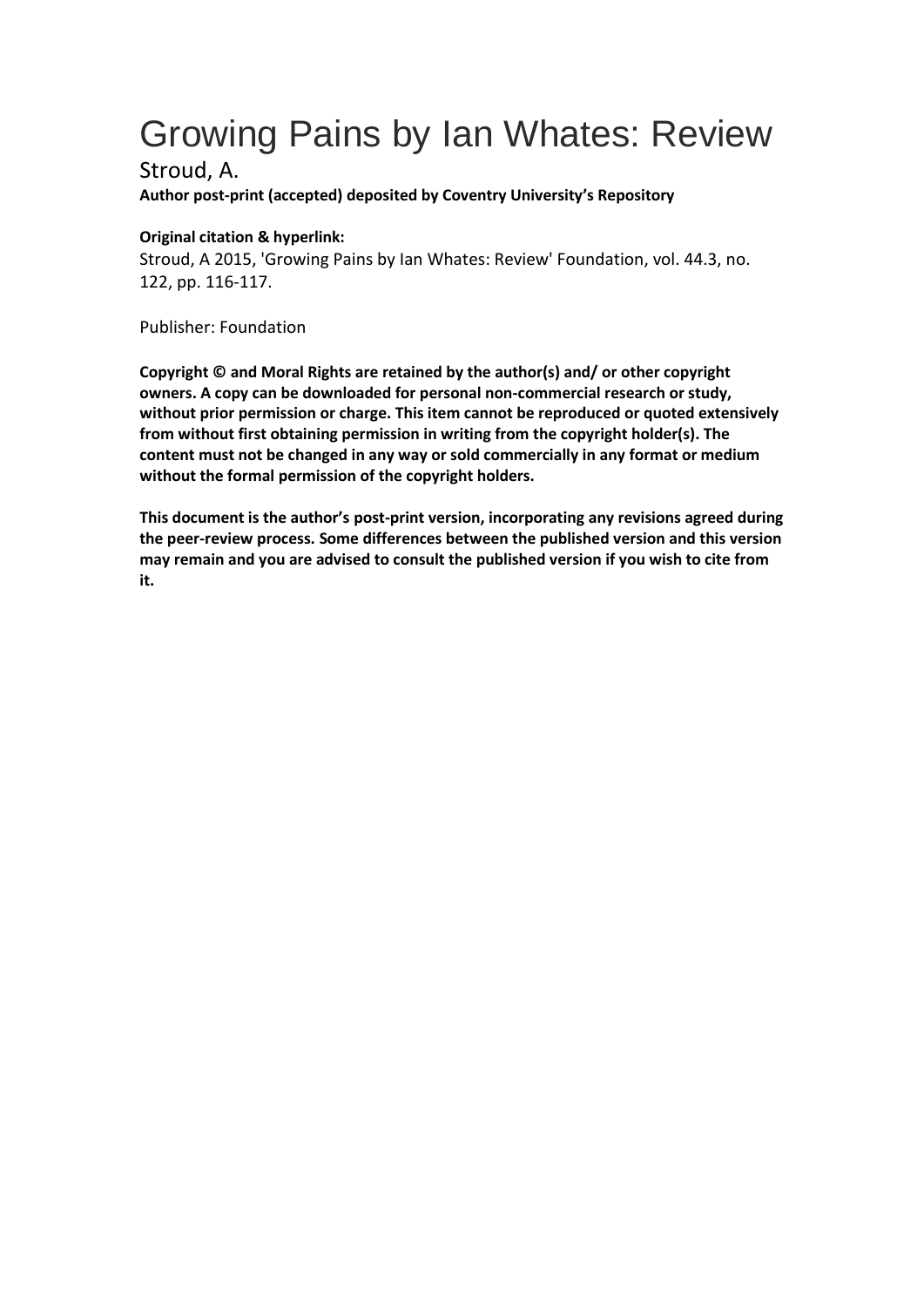## **Review: Growing Pains by Ian Whates**

A publisher and writer for some time, Ian Whates is something of an anomaly to a new writer, transcending the small press and moving amongst the larger imprints. He is involved in the Science Fiction genre on many levels, connecting with writers, editors, publishers and more across the United Kingdom and further.

As a writer, his work bears comparison to the best in the genre and his publishing background is clearly demonstrated in the quality of the copy. *Growing Pains* as a book is a beautiful thin hardback volume – the sort any reader would like to place on a bookshelf.

However, to admire only the shell is to ignore the creature inside. This collection of short stories gives a clear sense of the writer's skill. Each tells an unrelated story of science fiction in a multitude of possible futures. The common theme lies in the approach. Ian begins with the familiar – characters walking dogs, driving into car parks and waking up early on a Saturday morning and then moves us into the different, future or alien context. It is this process that invokes the media friendly term 'transrealism', applied to Philip K. Dick and Margaret Atwood. Granted, the short story may not be the form to explore these environments in detail, but the way in which we establish the real and transfer to the unreal is the common strength of the works.

Ian's ability to construct a scene and characters we can identify with is clearly evident in each of the stories. The first three – the titular *Growing Pains*, *The Assistant* and *Walking the Dog* all use first person and begin with the familiar. Each has their strength and provides an unusual perspective on the circumstances of each story. *Walking the Dog* is probably my preference of these with its twist and message delivered in the third act. This also introduces the theme of remembered pain and reflection, which we return to in other stories.

The first person viewpoint serves to set apart the fourth story, *Morphs,* written in third and less familiar in its introduction. This is a complex tale of transformation between human and 'morph' – a far more dangerous entity than its Aardman namesake. Certainly *Morphs* could be a starting point rather than an ending. The better works in the collection build to a clear message, whereas the weaker ones seem less formed. There is never a question of rushing, Ian is too accomplished a writer, but occasionally you are left feeling like the story could be developed further.

The fifth story, *Peeling an Onion* is a self-fulfilling prophecy of sorts and covers a lot of ground in a short set of pages. The conclusion is perhaps a tiny bit obvious, but after it comes *A Question of Timing*. This is a clear highlight, offering perhaps the most humanity and least science fiction content of all. Imaginary friend tales are common, but rarely do they draw such a clear character and invoke such real identification. In this, Ian reserves his transformational talents for the coming of age of his main subject as he deals with pain and loss. The locations are drawn like a real memoir and the work shines in its place at the centre of the book.

*Coffee Break* is next, evoking images of modern middle-eastern conflict and the impersonalised distance soldiers adopt when defining their enemy. I felt this theme could have been explored more, particularly if Bud's detachment were cracked in some way beyond his coffee crutch, revealing more of the humanity beneath his professional façade. Because of this, the ending feels a little well